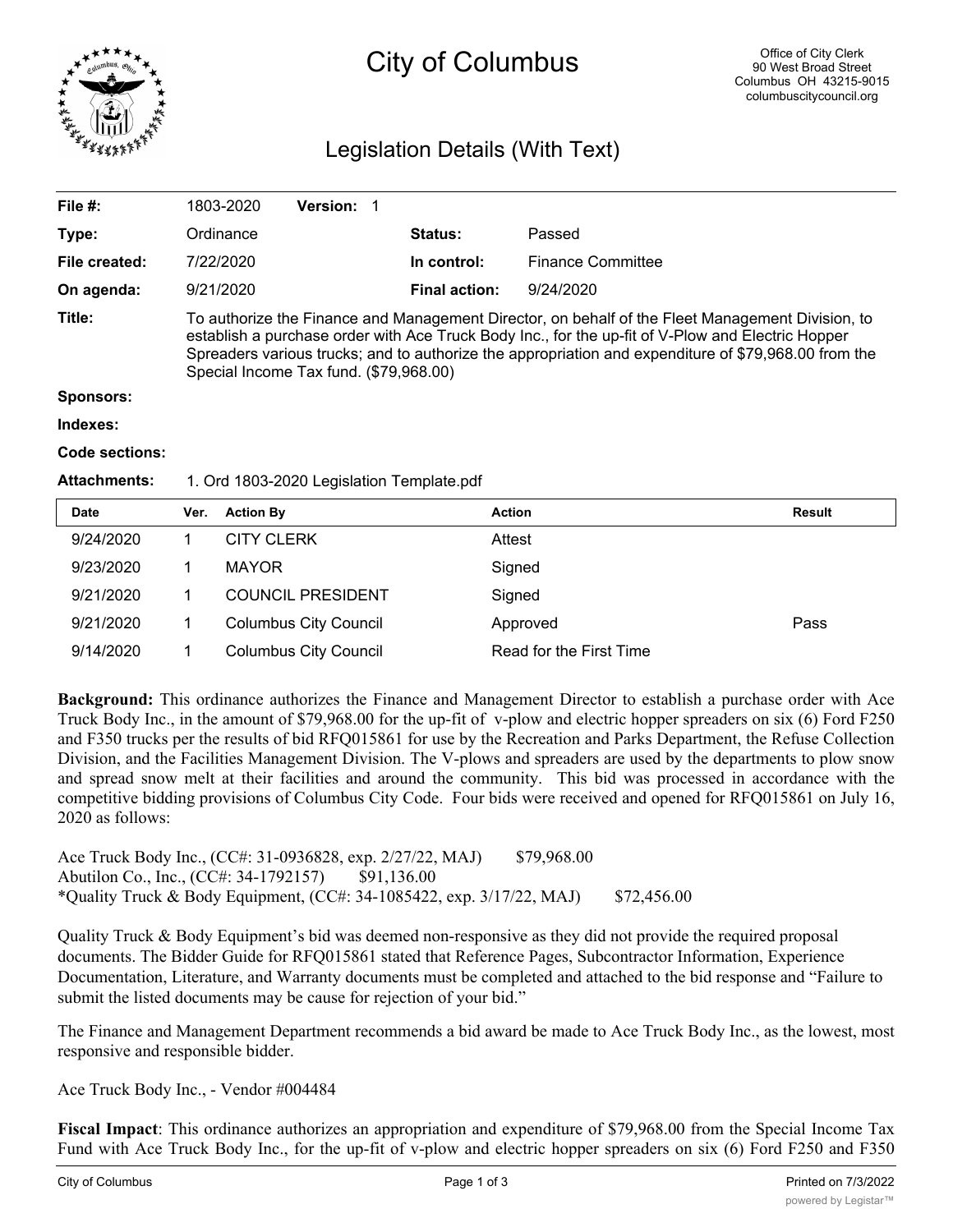#### **File #:** 1803-2020, **Version:** 1

trucks. Funding for this acquisition is budgeted within the Special Income Tax Fund for 2020 citywide vehicle acquisitions. The Department of Finance and Management budgeted \$9.0 million in the Special Income Tax Fund for 2020 Citywide Vehicle Acquisitions and up-fitting. The Fleet Management Division expended \$4.1 million in 2019 and \$6.5 million in 2018 from the Special Income Tax Fund for the purchase of vehicles and associated up-fitting for General Fund Departments.

## **..Title**

To authorize the Finance and Management Director, on behalf of the Fleet Management Division, to establish a purchase order with Ace Truck Body Inc., for the up-fit of V-Plow and Electric Hopper Spreaders various trucks; and to authorize the appropriation and expenditure of \$79,968.00 from the Special Income Tax fund. (\$79,968.00)

**WHEREAS**, the City has a need for up-fitting for a v-plow and electric hopper spreaders on six (6) Ford F250s or F350s, and

**WHEREAS**, the Purchasing Office advertised a formal bid (RFQ015861) on June 19, 2020, and

**WHEREAS**, the Finance and Management Department recommends a bid award to Ace Truck Body Inc., as the overall most responsive, and responsible bidder, and

**WHEREAS**, funding for this acquisition is budgeted and available within the Special Income Tax fund, and

**WHEREAS,** it has become necessary in the usual daily operation of the Department of Finance and Management, Fleet Management Division, to authorize the Finance and Management Director to establish a purchase order with Ace Truck Body Inc., for the up-fit of v-plow and electric hopper spreaders on six (6) Ford F250s or F350s; **NOW, THEREFORE**

## **BE IT ORDAINED BY THE COUNCIL OF THE CITY OF COLUMBUS**:

**SECTION 1**. That the Finance and Management Director, on behalf of the Fleet Management Division, is hereby authorized to establish a purchase order with Ace Truck Body Inc., for the up-fit of v-plow and electric hopper spreaders on six (6) Ford F250 and F350 trucks, as follows:

Request for Quotation RFQ015861: Ace Truck Body Inc., \$79,968.00

**SECTION 2**. That from the unappropriated monies and from all monies estimated to come into said fund from any and all sources and unappropriated for any other purpose during the fiscal year ending December 31, 2020, the sum of \$79,968.00 is appropriated in the Special Income Tax Fund 4430, Sub-Fund 443001 in Object Class 06, per the account codes in the attachment to this ordinance:

#### **See Attached File: Ord 1803-2020 Legislation Template.xls**

**SECTION 3**. That the expenditure of \$79,968.00, or so much thereof as may be necessary in regard to the actions authorized in Sections 1 and 2, be and is hereby authorized and approved from the Special Income Tax Fund 4430, Sub-Fund 443001 in Object Class 06 per the accounting codes in the attachment to the ordinance:

## **See Attached File: Ord 1803-2020 Legislation Template.xls**

**SECTION 4**. That the monies in the foregoing Sections shall be paid upon order of the Director of Finance and Management, and that no order shall be drawn or money paid except by voucher, the form of which shall be approved by the City Auditor.

**SECTION 5.** That the funds necessary to carry out the purpose of this ordinance are hereby deemed appropriated, and